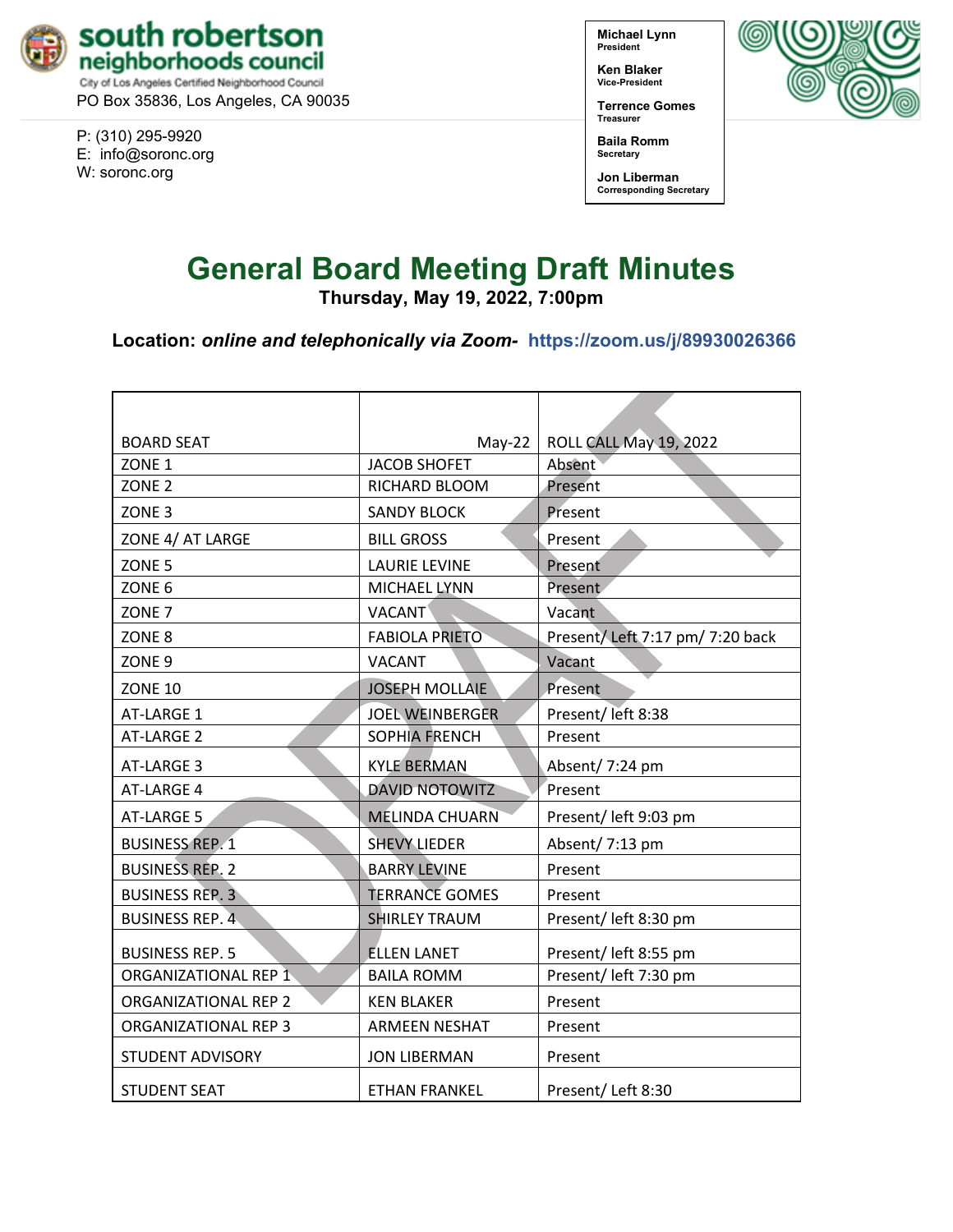- **1. Meeting Called to Order at 7:04pm by Chair, Michael Lynn**
- **2. Pledge of Allegiance, led by Michael Lynn**
- **3. Roll Call: Called by Secretary, Baila Romm Present: Richard Bloom, Sandy Block, Bill Gross, Laurie Levine, Michael Lynn, Fabiola Prieto, Joseph Mollaie, Joel Weinberger, Sophia French, David Notowitz, Melinda Chuarn, Barry Levine, Terrance Gomes, Shirley Traum, Ellen Lanet, Baila Romm, Ken Blaker, Armeen Neshat, Jon Liberman, Ethan Frankel**

**Shevy entered 7:13pm; Fabiola left at 7:17, reentered at 7:20pm; Kyle entered at 7:24pm; Baila left at 7:30pm; Ethan and Shirley left at 8:30; Joel left at 8:38pm; Ellen left at 8:55pm, Sophia and Shevy left at 9:00pm; Melinda left at 9:03pm**

**4. General Public Comment:** *None*

### **5. Brief Board Announcements**

Baila: Public Safety Committee to take up funding of Neighborhood Watch signs

Jon:

Joel:

## **6. Community Reports**

- a. LA Police Department (Baker/Ojeda) **Absent**
- b. Office of Councilmember Ridley-Thomas (Guevara) **Gave report**
- c. Office of Councilmember Koretz (Ingram) **Absent**
- d. Office of Mayor Garcetti (Anand) **See City Reports on soro.com Calendar**
- e. Office of State Assemblymember Bloom (Kaufler) **Absent**
- f. Office of State Assemblymember Bryan (Persoff) **See City Reports on soro.com Calendar**
- g. Office of State Senator Kamlager (Siroky) **Gave Report**
- h. Office of County Supervisor Kuehl (Sherrell) **See City Reports on soro.com Calendar**
- i. Department of Neighborhood Empowerment (Cupen-Ames) **See City Reports on soro.com Calendar**
- j. Jonathan Brand: Update on beautification and outreach project that SORONC supported at Canfield Elementary- **Gave a 15-minute Slide presentation with q&a along with Rebeca Wester, Friends of Canfield**
- k. Other Neighborhood, City and State offices **None**
- **7. Board Membership- Selections, Removals, Resignations & Leaves of Absence**

## **Public Comment: None**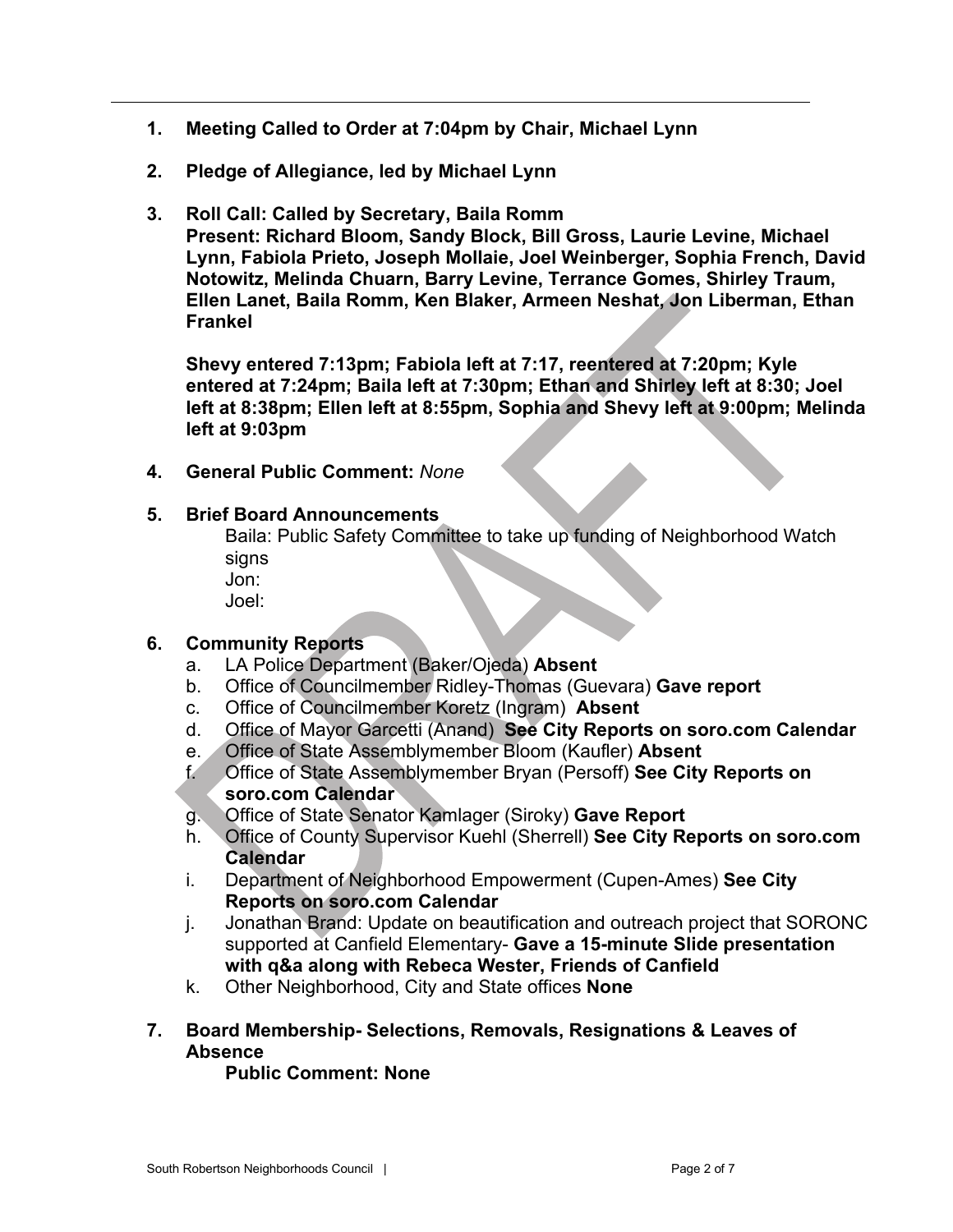- a. Chair Announced SORO NC Board Member Chad Monk resigned by email on May 2, 2022 and that his Zone 7 seat was immediately announced as open for application on soronc.com and social media
- b. Motion to remove Boardmember Ethan Frankel from the South Robertson Neighborhoods Council as the School Student Representative due to missing five (5) General Board meetings, as per SORO NC Bylaws (GB051922-01)

**Substitute Motion to not remove Ethan Frankel** from the Neighborhood Council, provided he does not miss any more General Board meetings. **Moved: by Terrence Gomes Second: by Jon Liberman**

**16 For 4 Against 0 Abstain 1 NE 0 Recuse Yes: Joel Weinberger, Sophia French, Kyle Berman, David Notowitz, Melinda Chuarn, Shevy Lieder, Terrence Gomes, Shirley Traum, Ken Blaker, Armeen Neshat, Richard Bloom, Sandy Block, Laurie Levine, Fabiola, Jon Liberman, Ethan Frankel No: Barry Levine, Bill Gross, Michael Lynn, Joseph NE: Ellen Lanet Absent: Baila Romm, Jacob Shofet Motion passes**

c. Motion to appoint Gabriela Penhasi as Zone 7 Representative (Term expires 2025) (GB051922-02)

Substitute Motion to postpone the current Motion to the June General Board meeting, and reopen the application process to accept additional applications **Moved: by Jon Second: by Laurie**

**18 For 1 Against 1 Abstain 1 NE 0 Recuse Yes: Joel Weinberger, Sophia French, David Notowitz, Melinda Chuarn, Shevy Lieder, Barry Levine, Terrence Gomes, Shirley Traum, Ken Blaker, Armeen Neshat, Richard Bloom, Sandy Block, Bill Gross, Laurie Levine, Michael Lynn, Fabiola Prieto, Joseph Mollaie, Jon Liberman**

**No: Kyle Berman, NE: Ellen, Abstain: Ethan Frankel Absent: Baila Romm, Jacob Shofet, Motion Passes**

## **Meeting suspended and recess called by Chair Lynn at 8pm without objection**

## **Meeting resumed and was called to order by Chair Lynn at 8:30pm**

d. Chair announced the Residential Zone 9 Representative did not have any applications for 60 days and thereby becomes an "At-Large" position through end of term, as per SORO NC Bylaws and will be announced via soronc.org website and social media as of 5/20/2022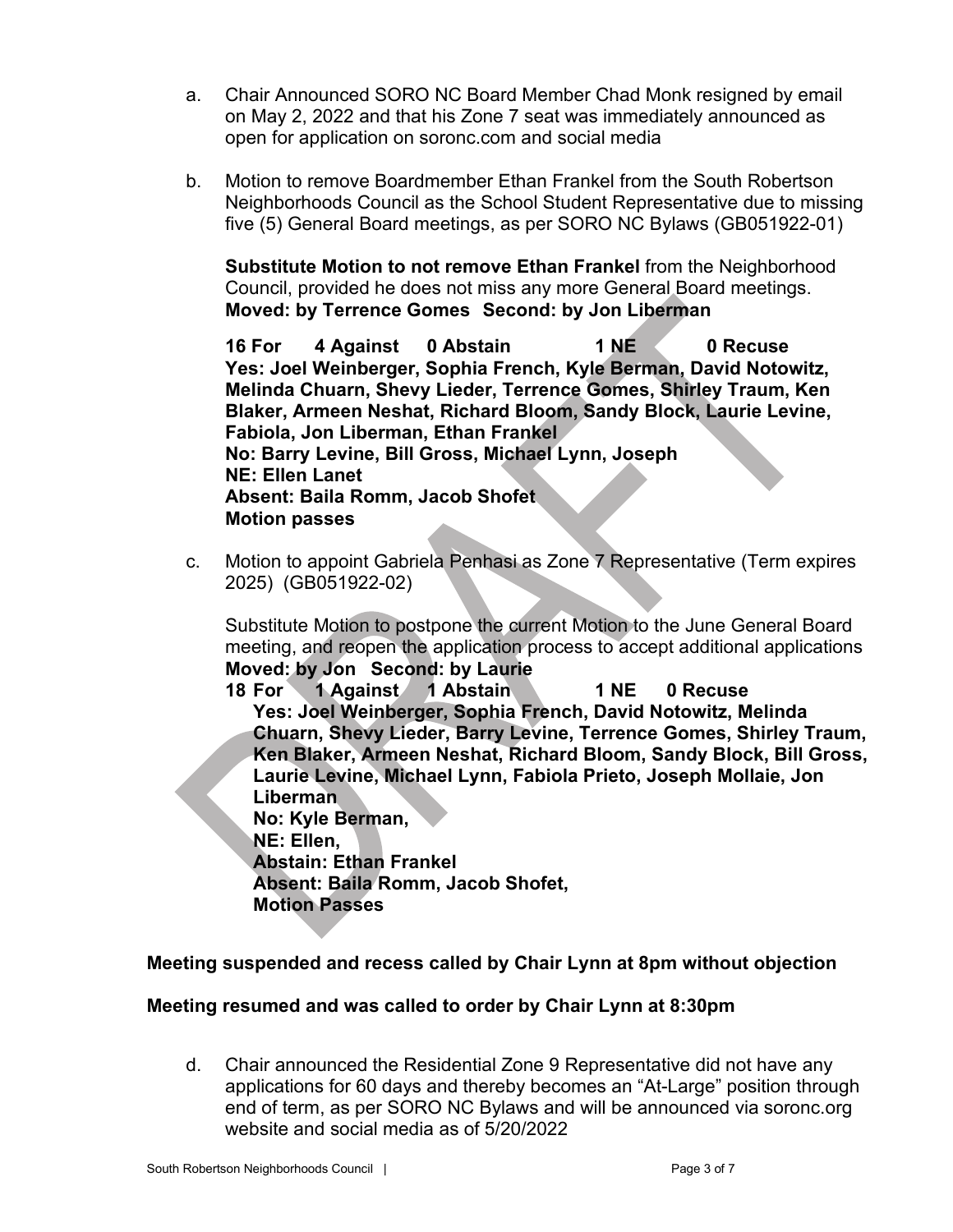## **8. Committees, Liaisons and Alliance Representatives**

- a. Opportunity to Join and/or Change Membership to Board Committees (GB051922-03) **Joseph joined Land Use, Business Advocacy and Transportation; Kyle joined Business Advocacy; Fabiola joined Parks and Recreation**
- b. Committee**,** Liaisons and Alliance Reports: **Public Safety Chair Gomes gave report on last Sunday's SORO NC Sponsored LAPD Catalytic Converter Etching event as very successful**
- **9. Unfinished Business** NONE

#### **10. Consent Agenda**

#### **Public Comment: None**

- a. Motion to approve Draft meeting minutes of April 28, 2022 General Board Meeting (GB051922-04)
- b. Motion to approve April 2022 MERS Report (GB051922-05)
- c. Motion to support the Westside Regional Alliance of Councils Motion requesting the city of Los Angeles' Bureau of Engineering use "cool asphalt" technology. (GB051922-06)
- d. Motion to allocate funding to a special account from Community Improvement Projects for tree planting and stump removal for \$18356.52 (GB051922-07)
- e. Motion to purchase five Zoom licenses for the SORO NC Board at \$200.00 each for \$1000 for one year (GB051922-08)
- f. Motion to Approve the SORO NC Budget for FY 2022-2023 for \$42000 (GB051922-09)
- g. Motion to fund up to \$750 for Hami Garden (GB051922-10)
- h. Motion for the SORO NC to fund up to \$2500 to purchase business cards for Board Members (GB051922-11)
- i. Motion for the SORO NC to reopen NPG Process for \$4500.00 from May 22, 2022 to May 29, 2022 with NPGs due May 29, 2022 at 5:00PM (GB051922- 12)

Motion for the SORO NC to write a letter to BONC opposing the current version of the draft Neighborhood Council Code of Conduct as of May 19th 2022 (GB051922-13)

- **a. Removed by Armeen (mistake in minutes)**
- **d. Removed by Jon Liberman**
- **e. Removed by Ken Blaker**
- **h. Removed by Bill Gross**

**j. Removed by Joel Weinberger**

**Consent Agenda Remaining Items b, c, f, g and i Moved: by Michael Lynn Second: by Jon Liberman**

**18 For 0 Against 0 Abstain \_\_\_NE \_\_\_Recuse**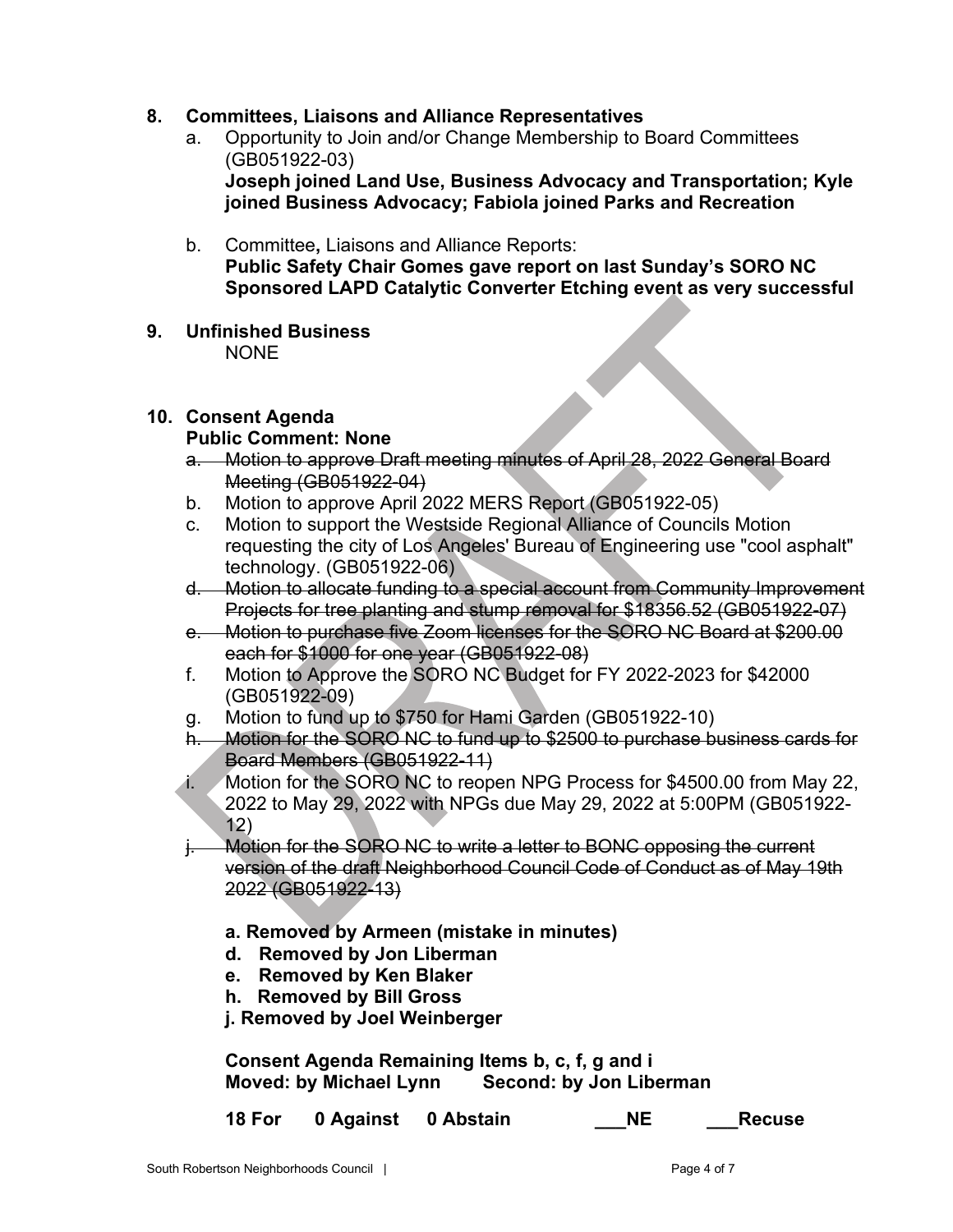**Yes: Joel Weinberger, Sophia French, Kyle Berman, David Notowitz, Melinda Chuarn, Shevy Lieder, Barry Levine, Terrence Gomes, Ken Blaker, Armeen Neshat, Richard Bloom, Sandy Block, Bill Gross, Laurie Levine, Michael Lynn, Fabiola Prieto, Joseph Mollaie, Jon Liberman Absent: Shirley Traum, Baila Romm, Jacob Shofet, Ethan Frankel, Ellen Lanet**

**Motion Passes Consent Agenda 10BCFGI**

- **11. New Business Public Comment: None**
	- a. **Reconsideration of Motion to Reallocate** Unused NPG Funding to CIP Funding (GB051922-14) **Moved: by Ken Second: by Jon**

**9 For 3 Against 5 Abstain 1 Inelig \_\_\_Recuse**

**Yes: Sophia French, Melinda Chuarn, Shevy Lieder, Barry Levine, Ken Blaker, Richard Bloom, Sandy Block, Laurie Levine, Jon Liberman No: Bill Gross, Michael Lynn, Terrence Gomes Abstain: Kyle Berman, David Notowitz, Armeen Neshat, Fabiola Prieto, Joseph Mollaie Absent: Joel Weinberger, Shirley Chuarn, Baila Romm, Jacob, Ethan Frankel, Shirley Traum, Jacob Shofet, Ellen Lanet**

**Motion passes**

11 a. **Motion to Reallocate Unused NPG Funding to CIP Funding Moved: by Ken Second: by Jon**

**6 For 7 Against 0 Abstain 0 NE 0 Recuse**

**Yes: Kyle, Sandy Block, Laurie Levine, Terrence Gomes, Michael Lynn, Fabiola**

**No: Bill Gross, Ken Blaker, Jon Liberman, Joseph,** 

**David Notowitz, Barry Levine, Richard Bloom,** 

**Abstain: Armeen Neshat,**

**Absent: Sophia French, Joel Weinberger, Shirley Chuarn, Baila Romm, Ethan Frankel, Shirley Traum, Jacob Shofet, Melinda Chu Jon Liberman, Jon Liberman, Shevy Lieder, Ellen Lanet**

**Motion does not pass**

Item h from Consent Calendar **Motion for the SORO NC to fund up to \$2500 to purchase business cards for Board Members (GB051922-11) Moved: by Jon Second: by Fabiola**

**13 For 0 Against 0 Abstain 1 NE 0 Recuse**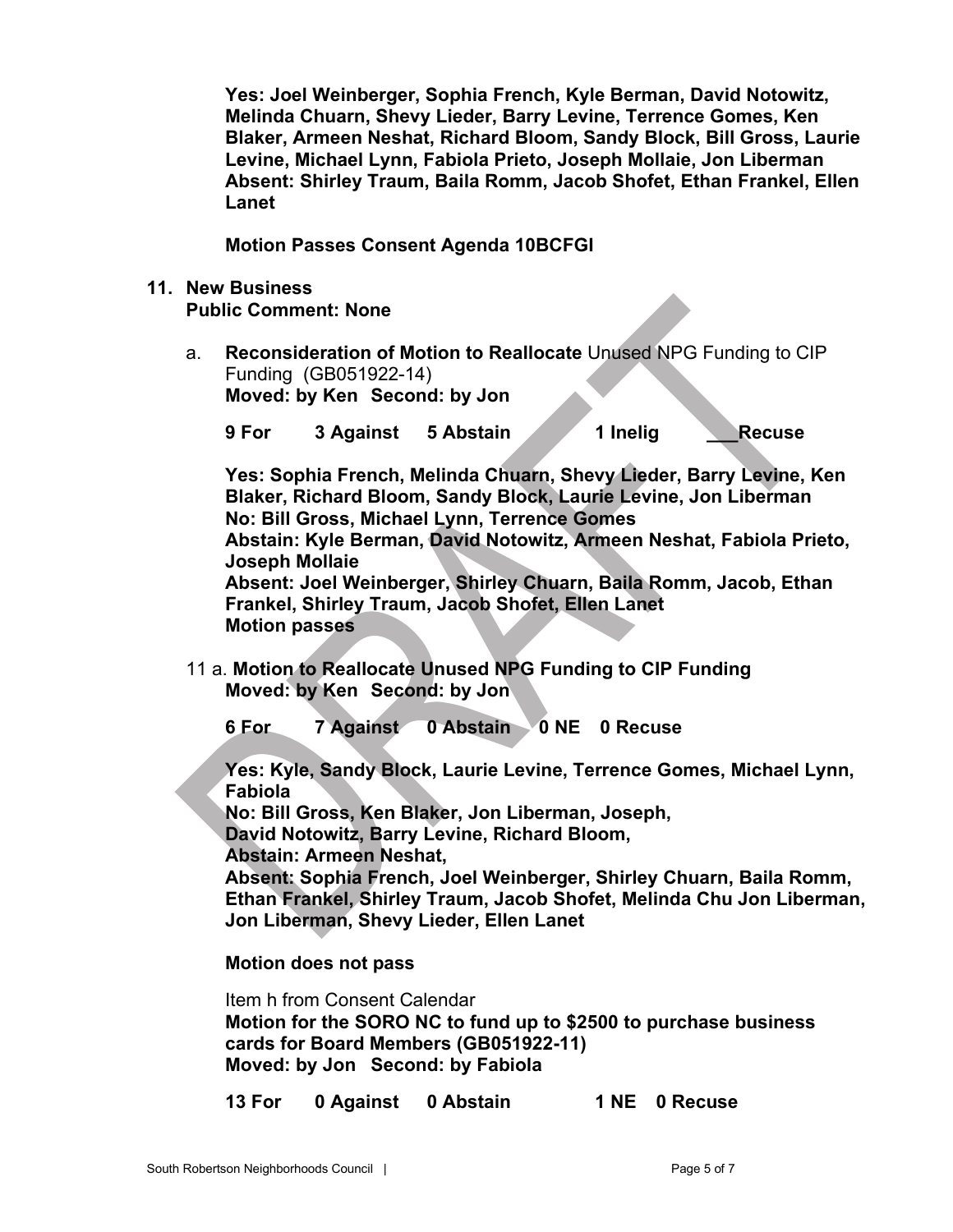**Yes: David Notowitz, Barry Levine, Ken Blaker, Richard Bloom, Sandy Block, Laurie Levine, Michael Lynn, Jon Liberman, Bill Gross, Terrence Gomes, Armeen Neshat, Fabiola Prieto, Joseph Mollaie Absent: Joel Weinberger, Sophia French, Shirley Traum, Baila Romm, Jacob, Ethan Frankel, Jacob Shofet, Melinda Chuarn, Shevy Lieder, NE: Kyle Berman**

#### **Item 10 j from Consent Calendar**

Motion for the SORO NC to write a letter to BONC opposing the current version of the draft Neighborhood Council Code of Conduct as of May 19th 2022 (GB051922-13)

**Moved: by Michael Lynn Second: by Laurie Levine 12 For 1 Against 1 Abstain 0 NE 0 Recuse**

**Yes: David Notowitz, Barry Levine, Ken Blaker, Richard Bloom, Sandy Block, Laurie Levine, Bill Gross Jon Liberman, Fabiola Prieto, Joseph Mollaie, Terrence Gomes, Michael Lynn,**

**No: Armeen Neshat**

**Abstain: Kyle Berman,** 

**Absent: Joel Weinberger, Shirley Traum, Baila Romm, Jacob, Ethan Frankel, Shirley Traum, Jacob Shofet, Sophia French, Shevy Lieder, Melinda Chuarn, Ellen Lanet**

**Motion Passes**

**Item d from Consent Calendar**

**d. Motion to allocate funding to a special account from Community Improvement Projects for tree planting and stump removal for \$18356.52 (GB051922-07) Moved: by Jon Liberman Second: by Laurie Levine**

**Withdrawn by Terry (as Chair of Budget and Finance Committee)**

#### **Item a. from Consent Calendar**

Motion to approve Draft meeting minutes of April 28, 2022 General Board Meeting (GB051922-04)

**Armeen made correction of his vote for Item F. on Draft Minutes, to reflect that he voted NO instead of YES. Vote Count was correct**

**Moved: by Jon Second: by Armeen**

 **14 For 0 Against 0 Abstain 0 NE 0 Recuse Yes: Kyle Berman, David Notowitz, Barry Levine, Terrance Gomes, Ken Blaker, Armeen Neshat, Richard Bloom, Sandy Block, Bill Gross, Laurie Levine, Michael Lynn, Fabiola Pietro, Joseph Mollaie, Jon Liberman**